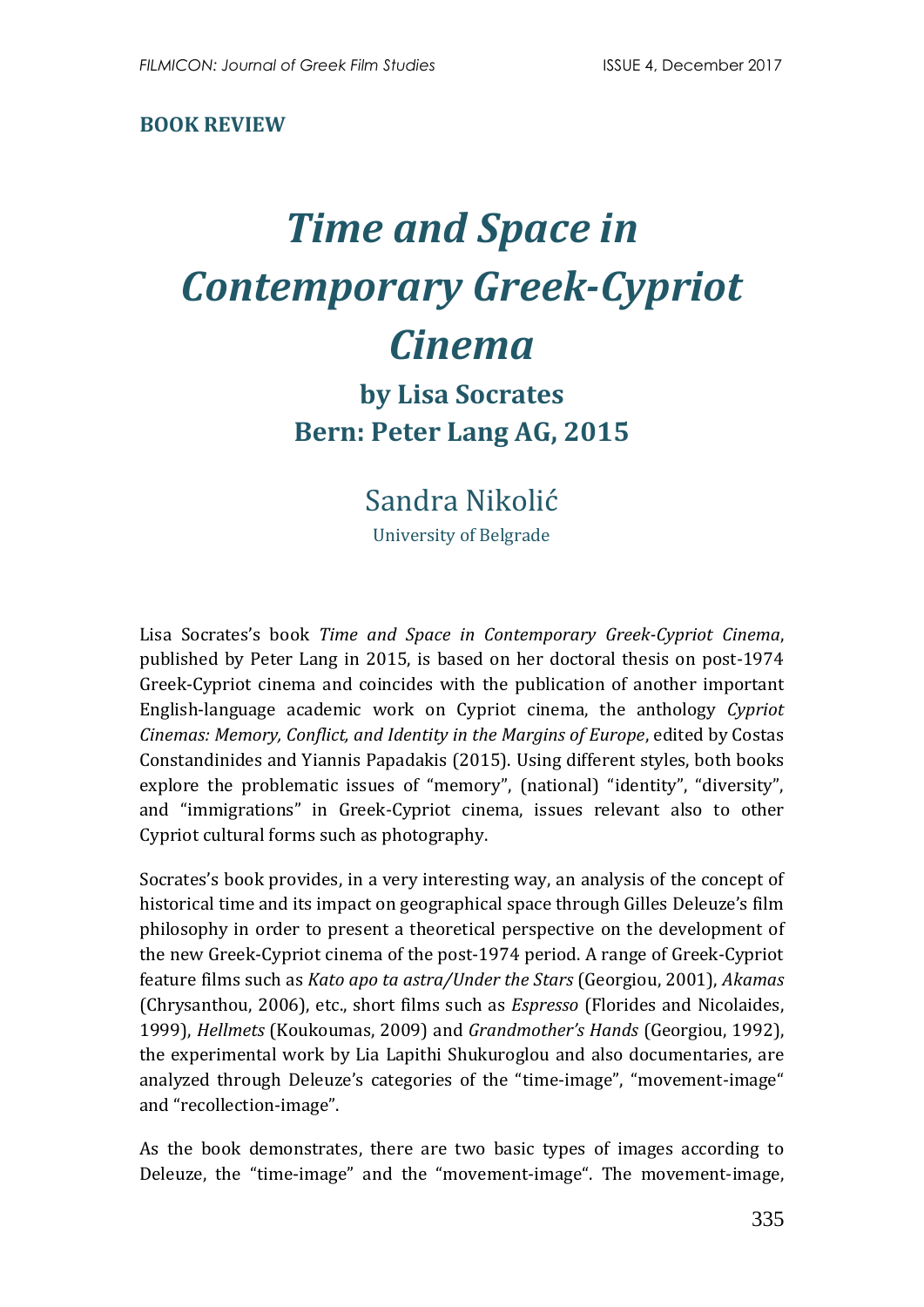which characterizes the classical Hollywood cinema, is the basic image which gives rise to a sensory-motor whole "and emphasizes a masquerading of time in deference to the continuity of the moving image" (p. 22). This means that time and space in the movement-image are in line with our rational categories. Such organization of time and space is in accordance with our daily habits, needs, and desires. Socrates, relaying on Deleuze, suggests that "it is the Second World War which shatters this action" (ibid.). After the war there is a new direction that cinema takes, and "a new kind of image" is "born" outside of Hollywood (p. 26). In this new type of image, which characterizes European cinema, "the characters begin to demonstrate their uncertainty and inaction" (p. 103). That means that the time-image is built on the ruins of the sensory-motor formula and of the action-image leading thus to discontinuity and nonlinearity in narration.

Based on this explanation of the cinematic image, Socrates examines and delivers an interesting perspective on the issues of "memory" and "identity" in Greek-Cypriot cinema as central preoccupation of film narratives and key aspect of the development of the film language. As Socrates points out, "the recollection-image is seen to insert itself in the gap between the stimulus of an event and the response, without the tendency to push forward and formulate an action-image" (p. 114). "The formation of the recollection-image is the product of an internalization of thought and perception" (p. 115). In this sense and through the Deleuzian concept of recollection-image, Socrates describes how individual memories shaped the landscape of post-1974 Greek-Cypriot films. The author argues that filmmakers "create their own distinctive recollection-image" (p. 99) "reflecting a new perspective of time" (p. 178), which makes the Greek–Cypriot cinema innovative. For example, in *Nekri Zoni*/*Buffer Zone* (Kyriacos Tofarides, 1996), narrative's "real" time is the mid-1990s including recollections of the immediate events of the 1974 war (p. 115): "*Buffer Zone* creates distinct recollection-images through childhood memories where the loss of motor action becomes a prominent feature" (p. 134).

The starting point of Socrates's study on Greek-Cypriot cinema is David Martin Jones's *Deleuze, Cinema and National Identity: Narrative Time in National Context* (2006). Martin-Jones examines the construction of national identity in cinema through Deleuze's "philosophy of time", analyzing aberrant narrative constructions in various national cinemas. Martin Jones's case studies center on "how national narratives are re-written when a crisis brings historical transformations" (p. 19-20) while Socrates offers a discussion of "how the impact of historical events on real spaces is remembered collectively" (p. 72).

Lisa Socrates's book is divided into three parts and an introduction. Each part is broken down in chapters, which typically fit logically into the topic of the part. In the introduction, Socrates discusses the historical context of the island focusing on the political events of 1974 and presents the aim and the structure of her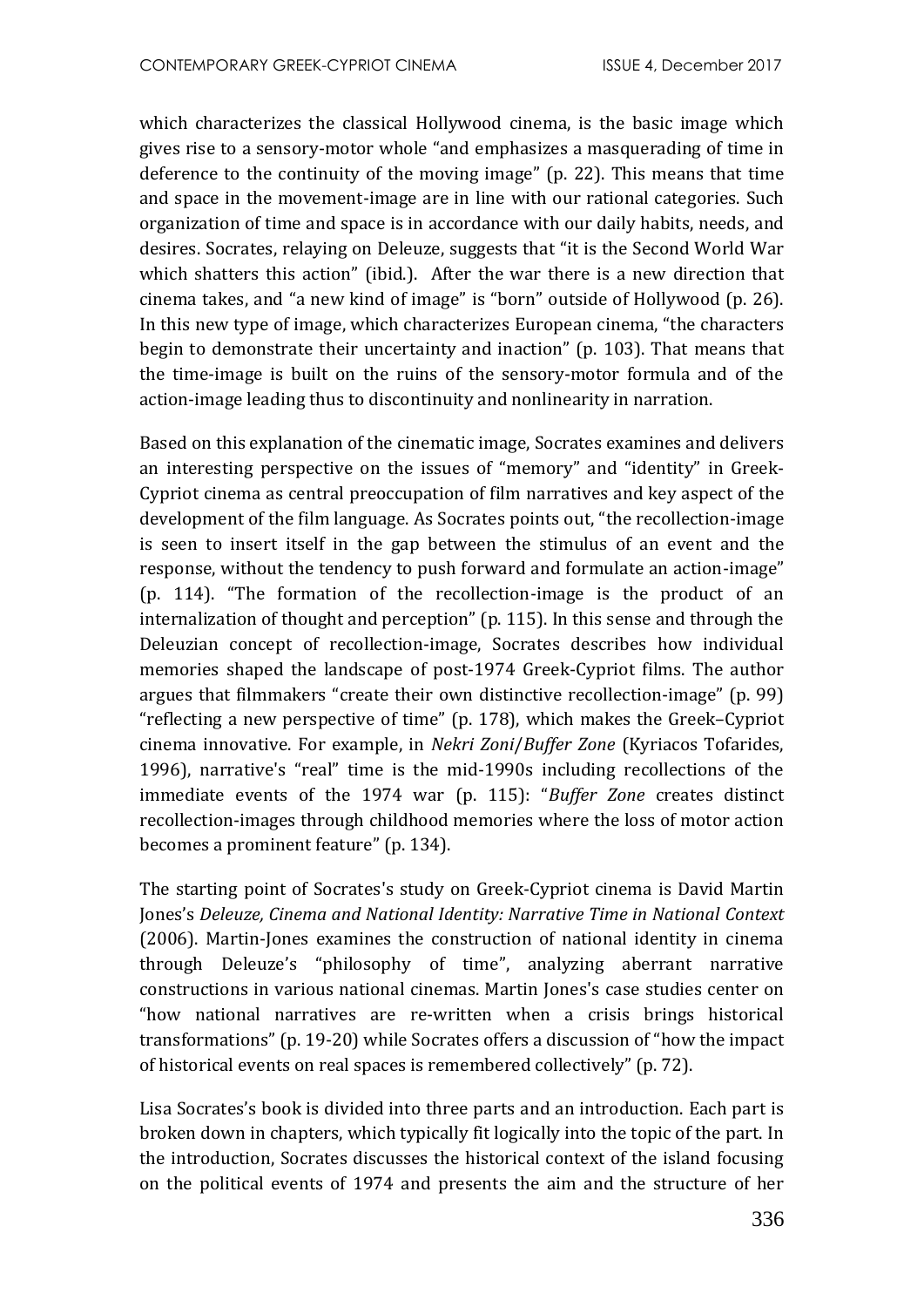book. However, what is missing from her introduction is a clear definition of the contemporary Greek-Cypriot cinema and a clarification on how she situates film genre – from the anthropological angle, from the position of film theory, etc.

Part I, entitled *Nation, Identity, History*, sets the "contextual and conceptual horizons for reading Greek-Cypriot cinema" (p. 7). It contains the analysis of Deleuze's film philosophy, exploration of nationhood and identity taking Panicos Chrysanthou's film *Akamas* as a case study. Socrates's goal is to examine how time and space link to the questions of the representation of national identity in cinema. The author relies on Benedict Anderson's *Imagined Communities: Reflections on the Origin and Spread of Nationalism* (1991). His theoretical views on collective and social memory and the nation is a powerful means for the explanation of the social and cultural importance of national film narratives.

In chapter 1, Socrates gives an interesting conclusion that "a spatial division is another prominent feature in the real and imaginary landscape depicted by Greek-Cypriot cinema" (p. 34) because "after 1974 the island's real space was transformed through the politics of conflict and division" (p. 30). Due to this geographical deterritorialization and the deterritorialization of identities as well, in its Deleuzian sense, and also due to external social factors, the perception of ourselves as integrated subjects becomes dislocated and decentered. An example of such deterritorialization and an attempt of reterritorialization of the national identity can be found in the movie *Akamas,* which "presents an imaginary space of the Cyprus's population possibility of living together without ethnic diversity" (p. 76). As Socrates writes in chapter 3, "*Akamas* proposes the importance of history, depicting how the colonial struggles can be re-examined from the point of view of 2006" (p. 89). Socrates argues that by using the terms territorializaton, deterritorialization and reterritolization, "which are not exclusively cinematic concepts" (p. 18), one can explore the transformation of physical spaces or analyze "the connections between national cinema, identity and time" (p. 32). However, she never uses these Deleuze's categories in her film analysis. This is unexpected because the finest examples of construction, deterritorialization and attempted reterritorialization of identity (personal, social, and national) can be found in the "narratives of memory" given that identities can be constructed by narrating the past in a book or a film.

Another point of this chapter that would require further analysis is the connection between "nation" – "identity" – "history" and in which way the media (film, for example) produces contexts for the interpretation of the issues related to nation, history and identity. It is an important issue because the media represents cultural mnemonics that groups of people use to build collective identity and orientation in time (Assmann 2010). Therefore, the reminiscence and memory seem to have special importance in the process of constructing the national identity.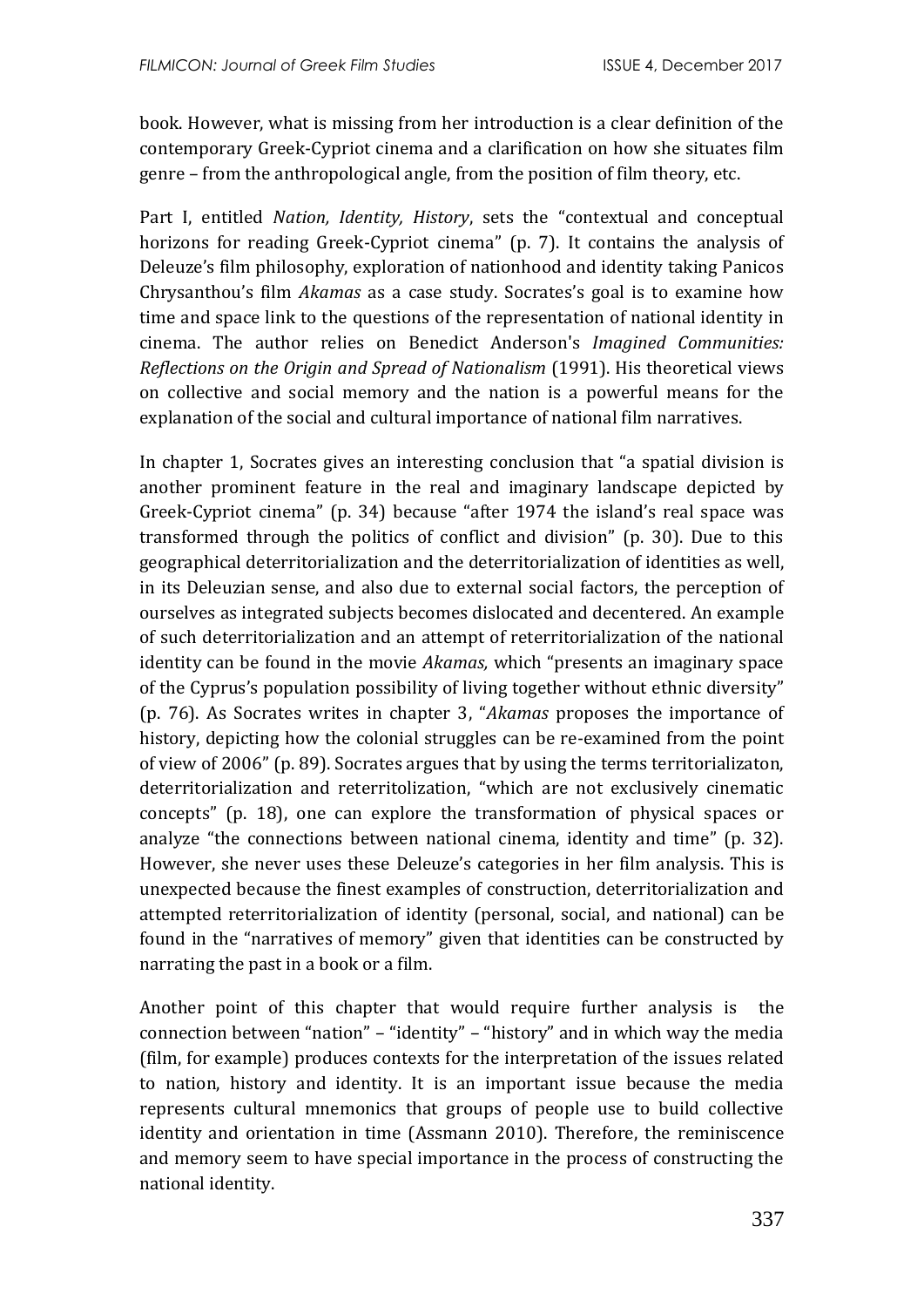In part II, titled *Division, Memory, Time*, Socrates presents how the cinematic image visualizes memory and time. Socrates is interested in "how Greek-Cypriot films visualize the problem of time: aesthetically, philosophically and technically" (p. 21). She describes the new "crisis-image" as time-image and examines the separation of sound from the visual in cinematic images. In this part of her study, Socrates identifies the buffer zone as a powerful visual metaphor. She points out that through the buffer zone filmmakers explore issues of memory, dislocation and the representation of time. In *Under the Stars*, Nicosia's buffer zone is "anyspace-whatever", "a shattered space empty of movement and the flow of human exchange" (p. 106). In *Espresso*, the buffer zone is an "ideologically neutral space" (p. 109) and "a marker of ethnic division" (p. 227).

Films about 1974 represent the trauma of those whose lives were shattered irrevocably as they lived through different experiences of loss. "Losing a home, with its connection to a place, and losing family members are experiences that often encompass human bonds to real space" (p. 100) as, for example, in Stella Karageorgi's *Spiti mou, glykia patrida/Home, Sweet Hope* (2007) which explores refugees' dreams and hopes to return home. The strong point of this part is Socrates's conclusion that the way in which "filmmakers used cinematic elements, such as sound and cinematography, has been proved instrumental in creating a culturally specific treatment of the experience of the war" (p. 101).

In Part III, entitled *Spaces, Movement, Unity*, Socrates explores the terms "movement" and "mobility", which are linked to the experiences of new immigrants in Cyprus that helped creating new social formations. Socrates, relying on Michel Foucault's concept of "heterotopias", in a very comprehensive way, explains the process of constructing heterotopias in Greek-Cypriot cinema by giving as example Adonis Florides's film *Kalabush* (2002). She concludes that "*Kalabush* explores the heterotopias precipitated by the arrival of immigrants to Cyprus in the late 1990s" (p. 189), a development that brought "changes in the socio-economic and political landscape in Europe" (p. 193). According to Socrates, Florides shows how "the arrival of new identities might have a positive influence on the social transformation of the island" (p. 210).

"The year 2003", as Socrates points out, "marks the rise of a new cinematic landscape that responds to political attempts at unifying Cyprus's fragmented territories. The so-called 'post-border' wave of filmmaking uses new images" (p. 219). This means that Greek-Cypriot filmmakers deal with terms like history, memory and national identity in different ways than before. Borrowing Mikhail Bakhtin's term "chronotope", Socrates applies the term "chronotopic-image" to include the entire trajectory of post-1974 Greek-Cypriot cinema, which "has created recollection-images and reached its limits regarding the time-image, before creating new images" (p. 217). As she suggests, "until 2003, recollectionand time-images have dominated the landscape of Greek-Cypriot cinema but,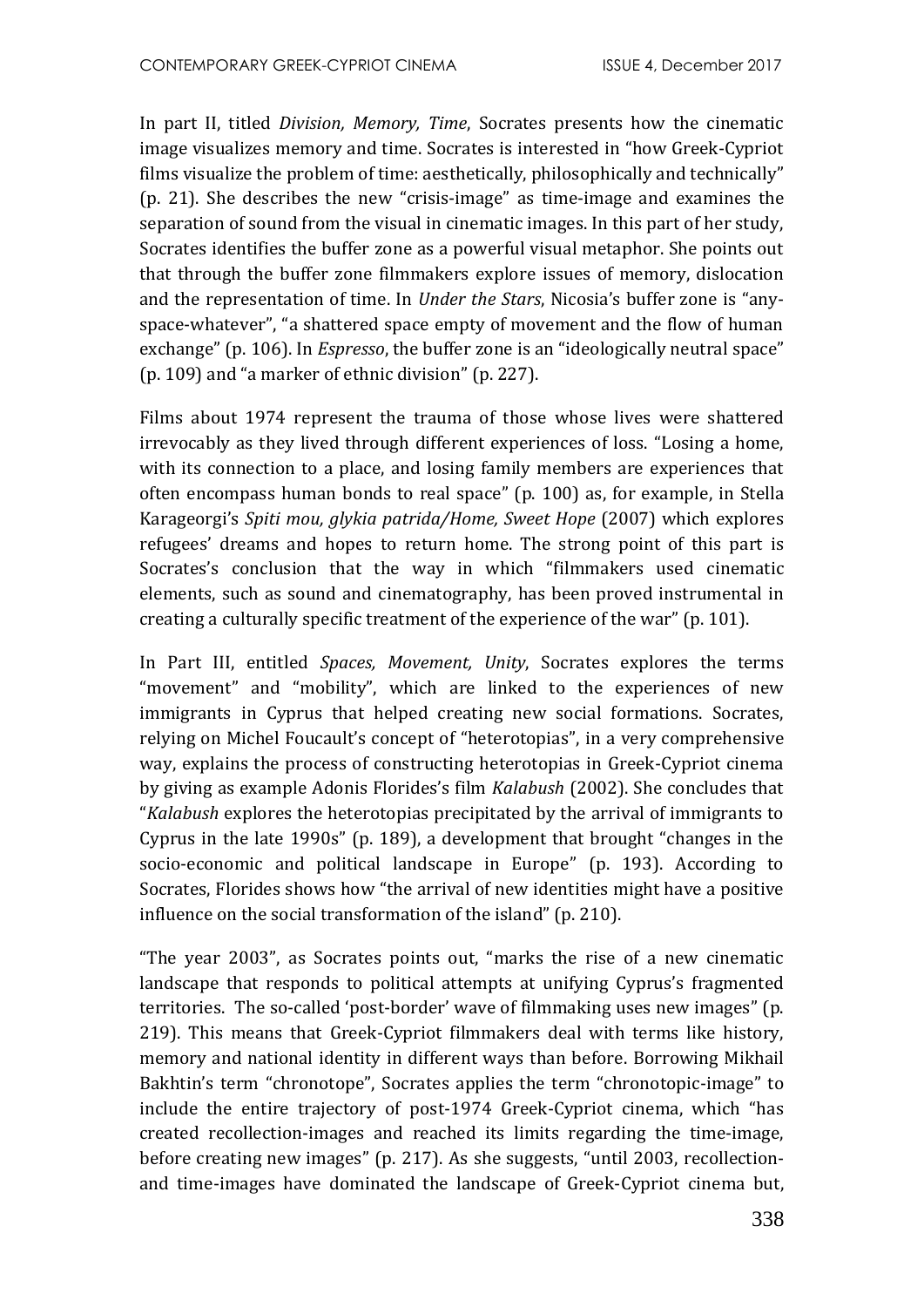when the UN buffer was lifted in 2003, filmmakers would take cinema beyond the time- and crisis-image" (p. 225). This "new chronotopic-image is characterized by distinctive techniques such as an accelerated use of tracking and panning shots to emphasize the idea of mobility" (p. 225). This brings us to David Bordwell's discussion of the importance of film style, main role of which is to meet the demands of the narration. It is often that filmmakers play with narrative possibilities and style techniques which require even closer attention and mental activity by the viewer for comprehending the film (Bordwell 1985). In this context, Socrates explains Florides's use of cinematic techniques such as framing, which not only determines what the director wants spectators to see, but also how they see: "Florides uses framing to express his ideas about belonging, inclusion and exclusion" (p. 201-202). Socrates concludes that the most important characteristics of this new film style are the use of inside and outside spaces and the separation of sound from the visual image.

Socrates shows that "films of the 'post-border' wave are characterized by narratives that respond differently to the presence of the border, which despite signifying a space of division and conflict, it also opens new horizons for interethnic dialogue and spatial unity. Narratives become concerned with journeys across the buffer zone" (p. 225). Socrates proposes that these films "should be defined by their propensity for movement, actors' mobility and freedom to make the crossing, continuous rather than disjointed narrative sequences and the privileging of flowing time rather than stillness. In 'post-border' films the continuity of movement anticipates the island's spatial unity" (ibid.).

In her book Socrates, in a very analytical way, presents some major problems within the Greek-Cypriot national film funding system, distribution and exhibition network, and political scene as well. As Socrates explains, the main problem is that the film projects do not receive official financial support and the market is small with only a limited number of venues being available for film exhibition. Many filmmakers are forced to "use alternative media platforms such as Vimeo, YouTube, etc." (p. 59). Another major problem, as she suggests, is censorship. For example, although *Akamas* was selected by the jury of the Venice Film Festival to participate, the Cyprus Cinema Advisory Committee (CCAC) reacted and asked Chrysanthou not to attend the festival stating that "a particular scene, in which EOKA fighters kill a suspected traitor in a church, was problematic" (p. 71). The problem that arises from this discussion is who controls what version of the past will be remembered and forgotten.

Socrates's book is a welcome contribution to Film Studies because, as she writes, "Greek-Cypriot films remain absent from academic forums and scholarly investigation in spite of the expanding research of national cinemas in film studies" (p. 17). However, we can identify some weak points: the major problem is in the structure of the book. In Part II, for example, Socrates analyses *Poleitai*